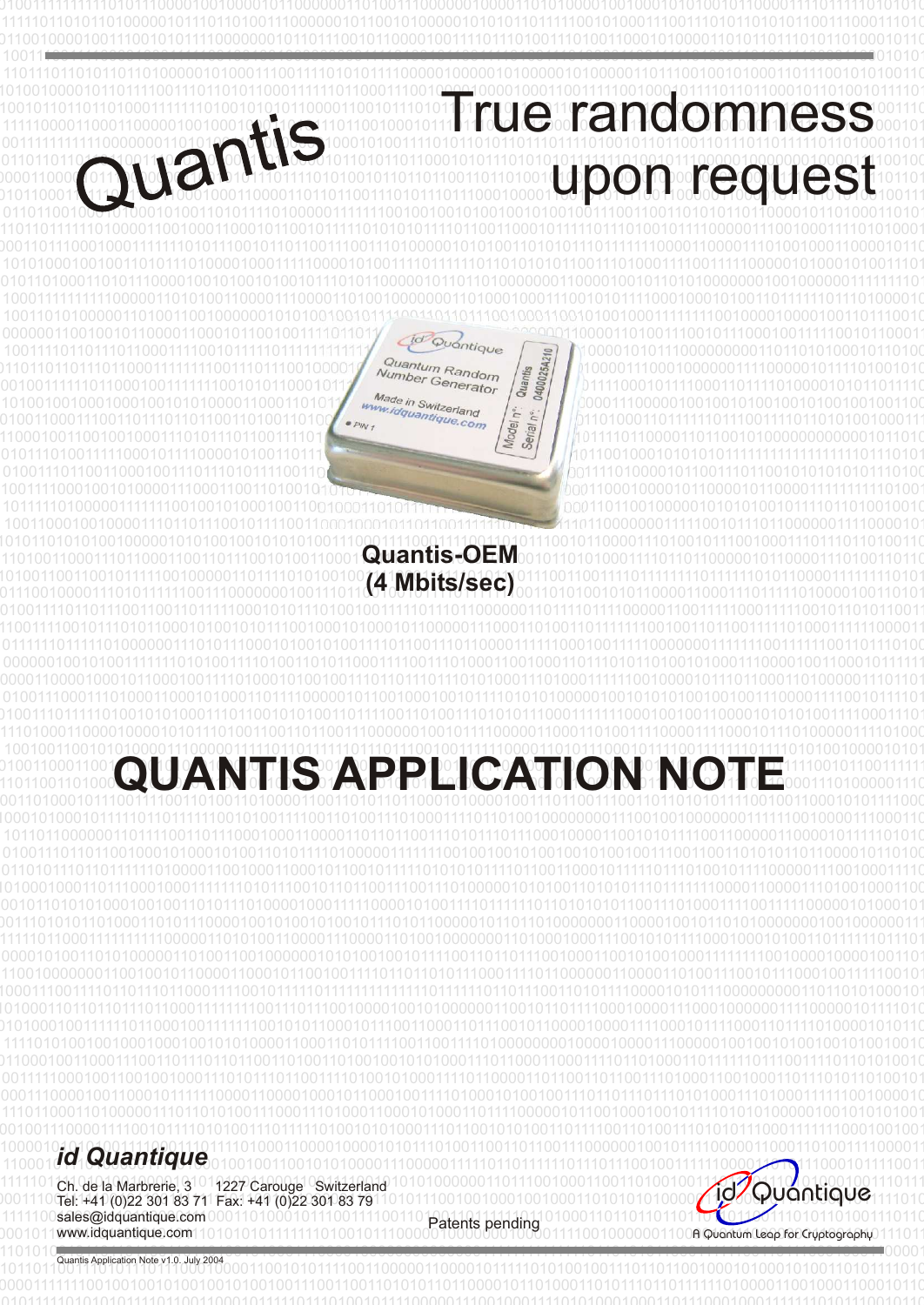# Functional description

The output pin DATA\_OUT provides a random bit stream at an average rate of 4Mbit/s. The output pin DATA\_CLK indicates a valid bit on DATA\_OUT. A pulse is inserted on output pin DATA\_STROBE every eighth DATA\_CLK pulses. It allows to latch an external shift register (see below). The output pin STATUS is at logical high level under normal operation. In case of system failure, it goes to low level and the bit stream is inhibited. When ouput pin SHDN (shutdown) is at low level, the module is stopped and power consumption is reduced. SHDN is also used to reinitialize the module if STATUS is at low level. SHDN should be left open if not in use. MODULE\_DETECTION is always at low level. It can be used to detect the presence of a module when several modules are used in a circuit.

## Switching characteristics



## Read-out example

The schematic below shows a simple way to access the random bit stream generated by the Quantis module. A Quantis module is connected to an 8-bit Serial-In, Parallel-Out Shift Register. Shutdown can be left open or can be connected to +3.3V.

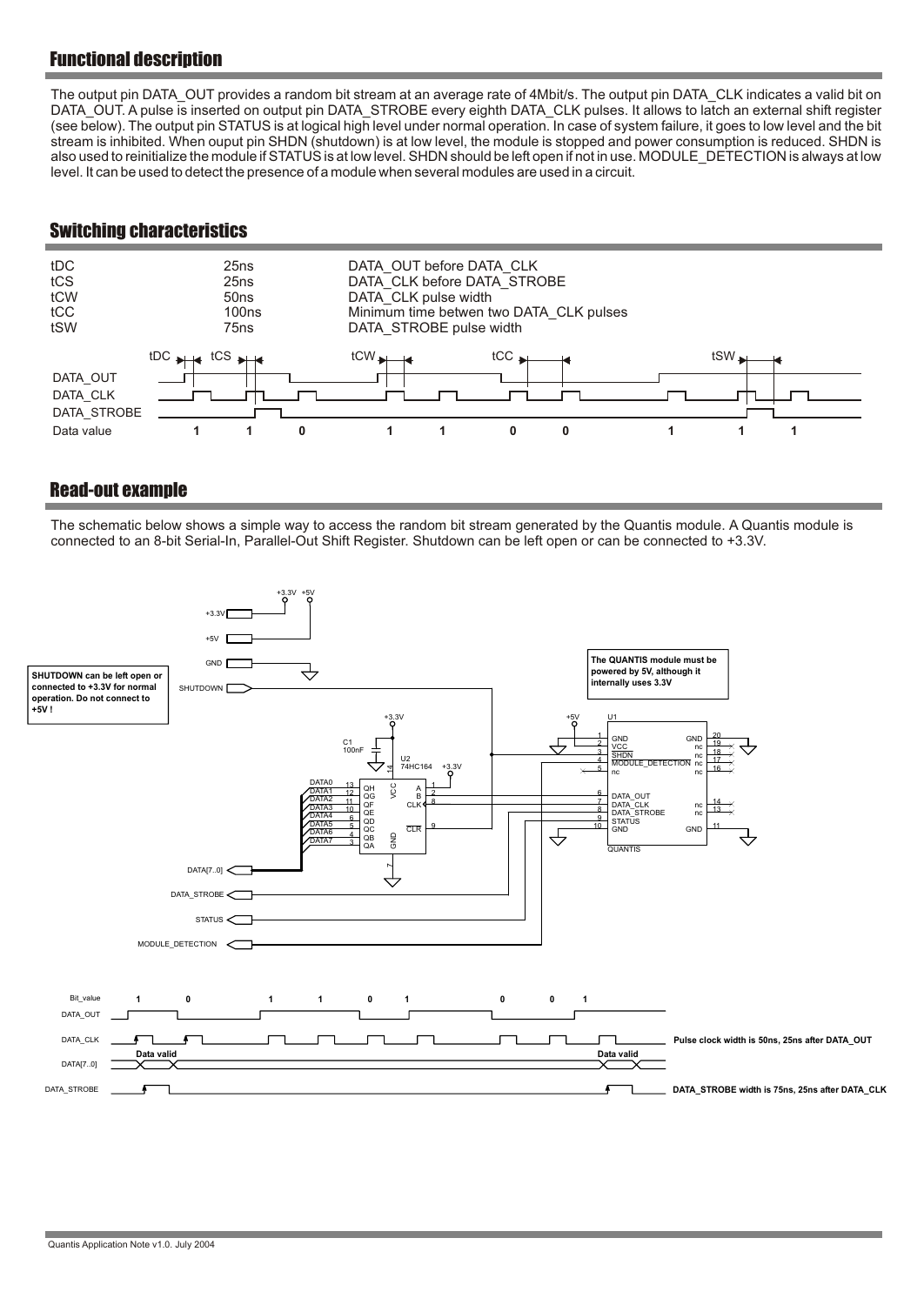# General specifications

| $-25$ to $+85^{\circ}$ C<br>Storage temperature<br>Weight<br>30 <sub>a</sub><br>Metallic and shieled<br>Case<br>Power supply (VCC)<br>$+5V$ 10%<br>< 40mA<br>Power supply<br>Power supply (SHDN connected to GND)<br>$< 500$ A | Random bit rate<br>Thermal noise contribution<br>Input and output<br>Operating temperature | 4 Mbit/s $\pm$ 10%<br>(Fraction of random bits arising from thermal noise)<br>$< 1\%$<br>LVTTL max. 3.3V<br>0 to $+70^{\circ}$ C |
|--------------------------------------------------------------------------------------------------------------------------------------------------------------------------------------------------------------------------------|--------------------------------------------------------------------------------------------|----------------------------------------------------------------------------------------------------------------------------------|
|--------------------------------------------------------------------------------------------------------------------------------------------------------------------------------------------------------------------------------|--------------------------------------------------------------------------------------------|----------------------------------------------------------------------------------------------------------------------------------|

## Outline dimensions in mm (inches)



## Ordering information and sales contact

| Quantis-OEM:   | OEM module generating a random bit stream of 4 Mbits/s               |
|----------------|----------------------------------------------------------------------|
| Quantis-PCI-1: | PCI card with 1 module generating a random bit stream of 4 Mbits/s   |
| Quantis-PCI-4: | PCI card with 4 modules generating a random bit stream of 16 Mbits/s |

For further information on this or other products, please contact *id Quantique* by phone: +41 (0)22 301 83 71, fax: +41 (0)22 301 83 79, or email: sales@idquantique.com .

#### **Disclaimer**

The information and specification set forth above are subject to change at any time by *id Quantique* without prior notice. Copyright id Quantique SA 2004.